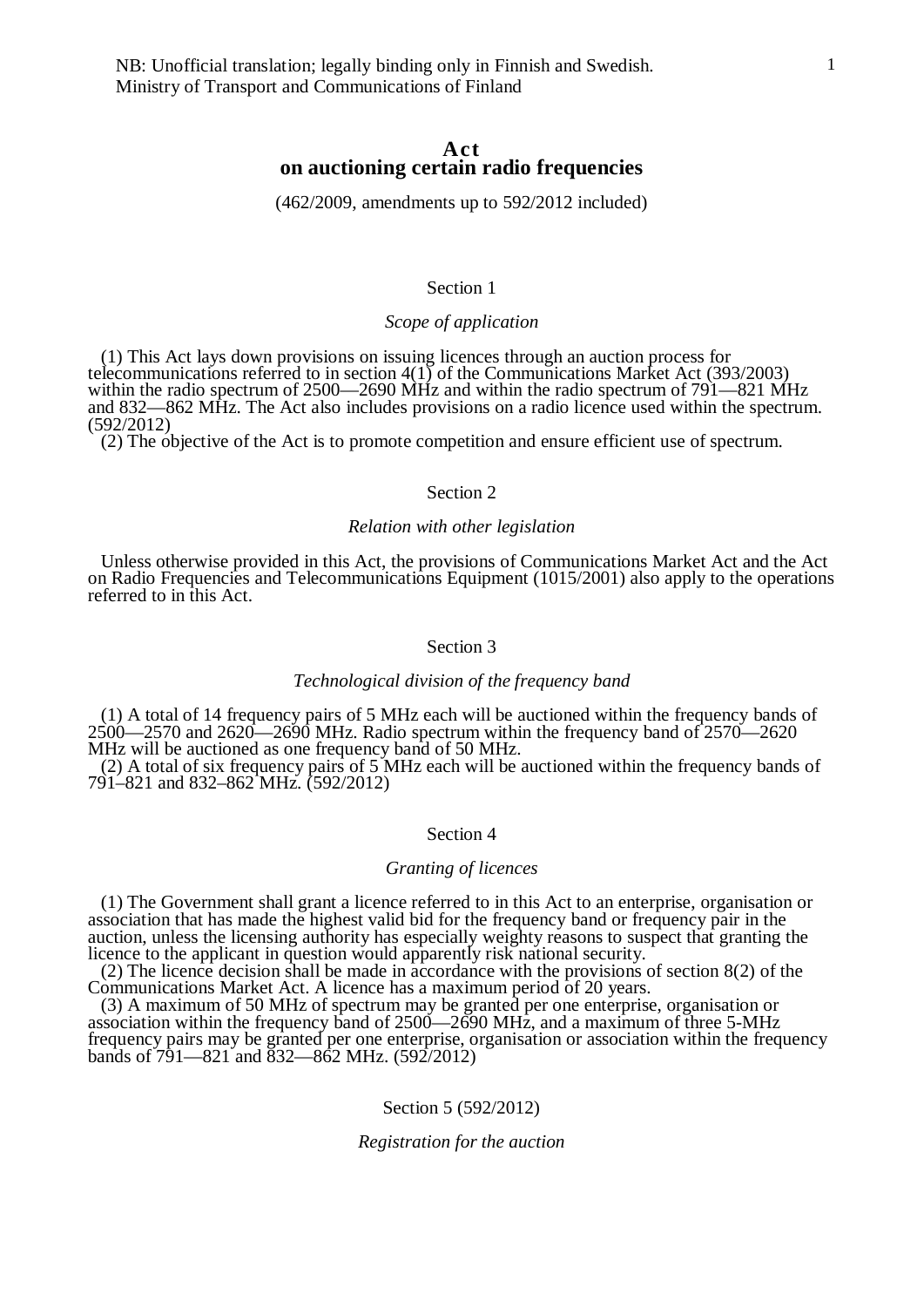NB: Unofficial translation; legally binding only in Finnish and Swedish. 2 Ministry of Transport and Communications of Finland

An enterprise, organisation or association wishing to participate in the auction shall inform the Finnish Communications Regulatory Authority in advance of its participation and pay a participation fee laid down in section 6. The Finnish Communications Regulatory Authority may issue further orders on how to register for the auction and on the deadline for the registration.

# Section 6

# *Participation fee*

(1) An enterprise, organisation or association registered for the auction shall pay a participation fee of 65,000 euros to cover the administrative costs that will accrue to the Finnish Communications Regulatory Authority for arranging the auction. The participation fee is not refunded. (592/2012)

(2) An obligation to pay the fee shall be stipulated by the Finnish Communications Regulatory Authority. An appeal may be made against a decision of the Finnish Communications Regulatory Authority concerning the stipulation of the fee as laid down in section 21.

(3) If the fee is not paid by the due date, annual interest for late payment will be collected on the amount due in accordance with the interest rate referred to in section 4 of the Interest Act (633/1982). Provisions on the direct eligibility for enforcement proceedings in the absence of grounds for enforcement in regard to the fee are set out in the Act governing the enforcement of the collection of taxes and tax-like charges (706/2007). (592/2012).

## Section 7

## *Restriction on the right to participation*

Only one enterprise of a corporate group referred to in chapter 1(6) of the Accounting Act (1336/1997) is allowed to participate in the auction.

# Section 8

## *Prohibited collusion*

No cooperation concerning the auction is allowed between parties participating in the auction. Prohibited collusion is considered to include:

1) agreements concerning the contents of the bids;

2) exchange of information concerning the contents of the bids during the auction process;

3) any other contact between the applicants with the aim to affect the process and result of the auction.

#### Section 9

#### *Auction process*

(1) The Government invites applications for the licence. Practical arrangements related to the auction are the responsibility of the Finnish Communications Regulatory Authority. The auction shall be unbiased, clear, open, non-discriminatory and technology and service neutral. The auction may be conducted using an electronic auction system.

 $(2)$  A starting price for the frequency bands to be auctioned is 15,000 euros per one megahertz in the frequency band of 2500—2690 MHz and 16.67 million euros per one 5-megahertz frequency pair in the frequency bands of 791—821 and 832—862 MHz. (592/2012)

(3) The auction includes one or more rounds with ascending bids. The frequency pairs and the frequency band within 2500—2690 MHz are auctioned at the same time. The frequency pairs within  $791-821$  MHz and  $832-862$  MHz are auctioned at the same time.  $(592/2012)$ 

(4) All bids submitted in the auction are binding until the end of the auction. The Finnish Communications Regulatory Authority announces the auction concluded after a bidding round during which no new bids have been placed for any frequency pair or frequency band. The highest valid bid placed for each frequency pair or frequency band at the conclusion of the auction wins the auction.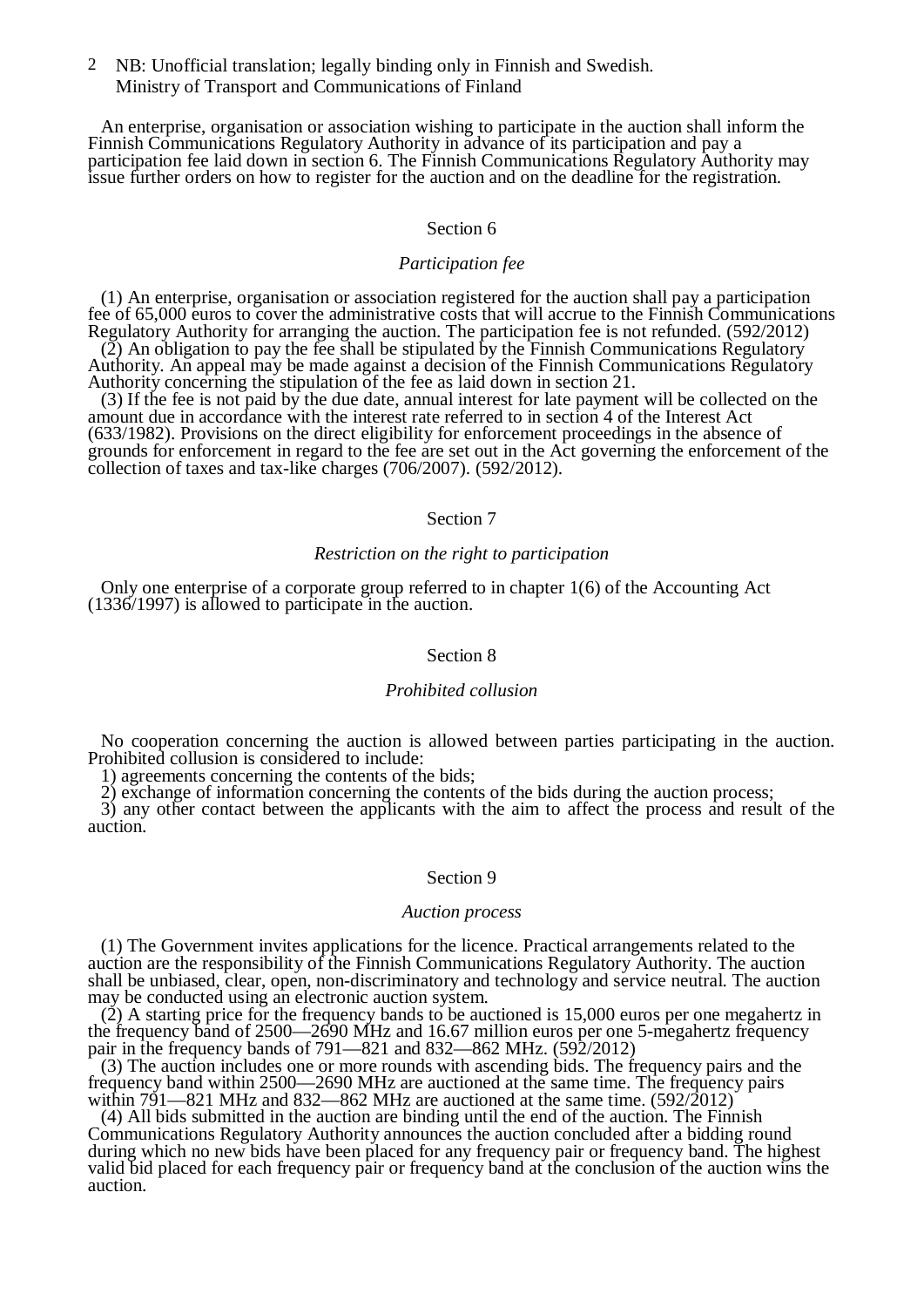NB: Unofficial translation; legally binding only in Finnish and Swedish. Ministry of Transport and Communications of Finland

## Section 10

#### *Further orders on the auction process*

The Finnish Communications Regulatory Authority may issue further orders on the process and procedures applied in the auction. The orders may relate to:

1) placing of bids;

 $2)$  raising of bids;

3) switching of bids between frequency pairs and frequency bands;

4) definitions of eligibility in each bidding round;

5) definitions of the highest standing bid;

6) discontinuance or cancellation of the auction due to force majeure or other technical reason;

7) other similar rules and technical arrangements of the auction.

## Section 11

# *Openness of information in the auction process*

(1) The name and other information of the enterprise, organisation or association provided in the registration are not public before the conclusion of the auction process.

(2) The winning bids are disclosed after the auction process has been concluded. Other bids made by an enterprise, organisation or association are confidential. During the auction the Finnish Communications Regulatory Authority may issue the total amount in EUR of the bids placed on each round. The bidders are also provided with the information on the number of bids made for the frequencies and the amount of the highest bid in EUR.

(3) Other provisions on the openness of information are issued in the Act on the Openness of Government Activities (621/1999).

(4) Notwithstanding secrecy provisions, the Finnish Communications Regulatory Authority shall, at request, disclose information to the Ministry of Transport and Communications it has obtained while carrying out tasks under this Act necessary for supervision and control referred to in subsections 1-2.

### Section 12

#### *Rejection of bids*

(1) If the effective control in the enterprise, organisation or association changes before the licence is granted so that the enterprise, organisation or association no longer meets the requirements for entering the auction laid down in section 7, the Finnish Communications Regulatory Authority shall reject the bid made by the enterprise, organisation or association.

(2) The Finnish Communications Regulatory Authority may decide to reject a bid made by an enterprise, organisation or association, if the enterprise, organisation or association has provided fundamentally incorrect information of matters significant to the auction or if it otherwise violates this Act or the regulations of the Finnish Communications Regulatory Authority and, despite being requested to do so, fails to immediately rectify its actions.

(3) The Government may decide to reject a bid made by an enterprise, organisation or association, if it has especially weighty reasons to suspect that granting a licence to the applicant would apparently risk national security.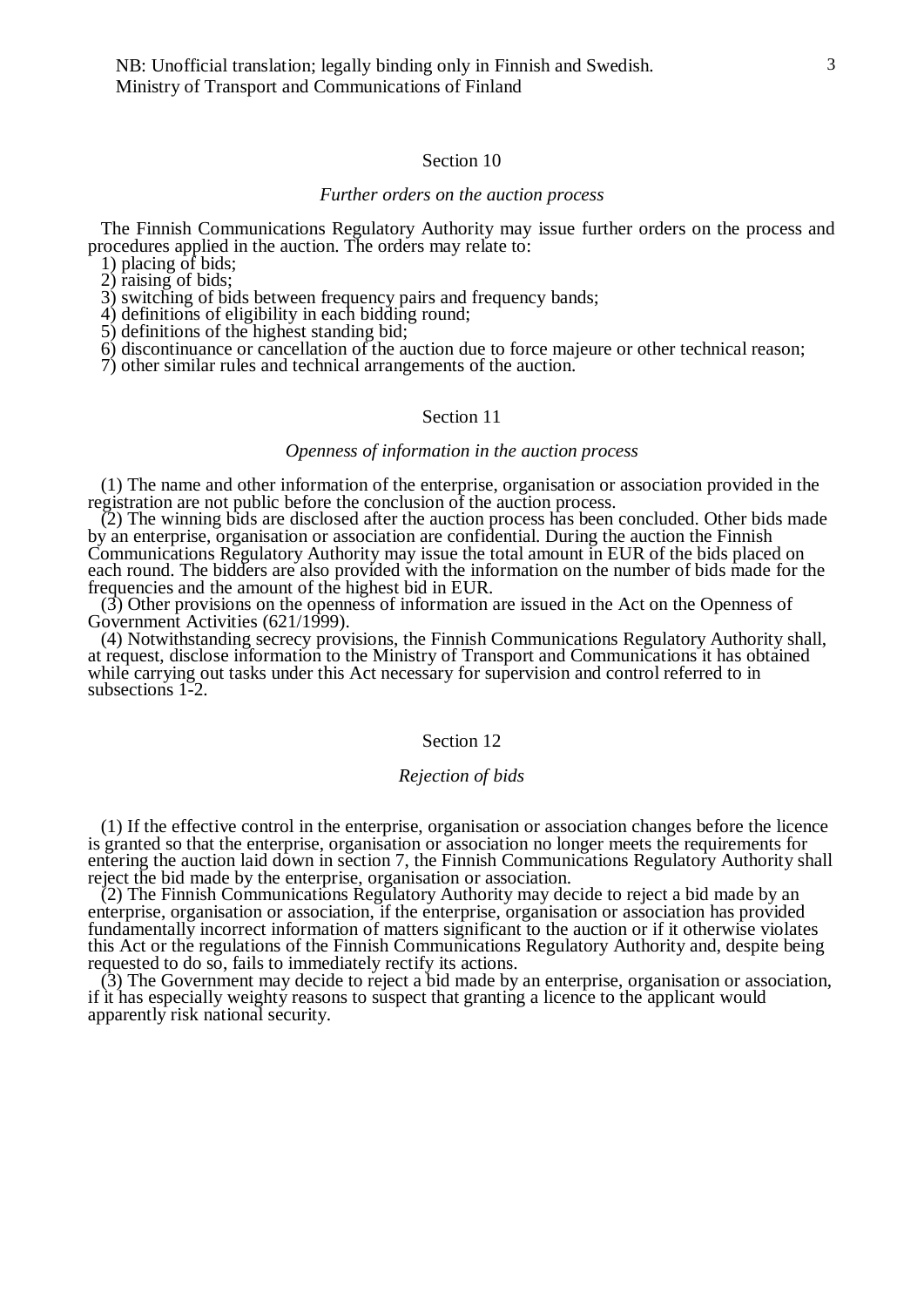NB: Unofficial translation; legally binding only in Finnish and Swedish. 4 Ministry of Transport and Communications of Finland

# Section 13

# *Licence terms and conditions*

(1) The licence to be granted shall cover the whole of Finland excluding the Region of Åland.  $(2)$  The licence holder is obliged to eliminate any interference caused by its operations to other radiocommunications complying with the regulations and to compensate the affected parties for the costs they incur in the process of eliminating such interference. (592/2012)

(3) Terms in accordance with section  $10(2)$  of the Communications Market Act may be incorporated into a licence.

# Section 14 (592/2012)

# *Licence fee*

(1) A telecommunications operator that has been granted a licence under section 4 shall pay a licence fee. The licence fee is the highest valid bid provided in section 4.

(2) The licence fee for the frequency band of 2500—2690 MHz shall be paid annually in equal instalments during the licence period. An obligation to pay a licence shall be stipulated by the Finnish Communications Regulatory Authority. The first five instalments shall, however, be paid at once at the beginning of the licence period.

(3) The licence fee for the frequency bands of 791—821 and 832—862 MHz shall be paid in five annual, equal instalments from the granting of the licence. An obligation to pay the fee shall be stipulated by the Finnish Communications Regulatory Authority.

(4) If the fee is not paid by the due date, annual interest for late payment will be collected on the amount due in accordance with the interest rate referred to in section 4 of the Interest Act (633/1982). Provisions on the direct eligibility for enforcement proceedings in the absence of grounds for enforcement in regard to the fee are set out in the Act governing the enforcement of the collection of taxes and tax-like charges (706/2007).

# Section 15

# *Frequency reservation and radio licence*

(1) The Finnish Communications Regulatory Authority grants a frequency reservation in accordance with section 9 of the Act on Radio Frequencies and Telecommunications Equipment for all licence holders without an application.

(2) The Finnish Communications Regulatory Authority grants upon application a radio licence in accordance with section 7 of the Act on Radio Frequencies and Telecommunications Equipment to a licence holder or transferee after the licence holder has paid the first five annual instalments of the licence fee provided in section 14(2) or the first of the five annual instalments provided in section 14(3). (592/2012)

(3) The Finnish Communications Regulatory Authority may incorporate into a radio licence conditions necessary for efficient and appropriate use of frequencies and for prevention and removal of interference in radio communications. The Finnish Communications Regulatory Authority may change the terms of a radio licence without the consent of the licence holder, if it is necessary due to changes in the licence, radio frequency allocation scheme, frequency regulations or international agreement obligations, or if it is justified in order to prevent or remove any interference in radio communications.

(4) The Finnish Communications Regulatory Authority shall cancel a radio licence in part of in full, if the licence expires.

(5) Before the start of operations a licence holder shall inform the Finnish Communications Regulatory Authority of the technology to be used in the radio network. If the licence holder changes the technology used, it shall inform the Finnish Communications Regulatory Authority of the change before it is made.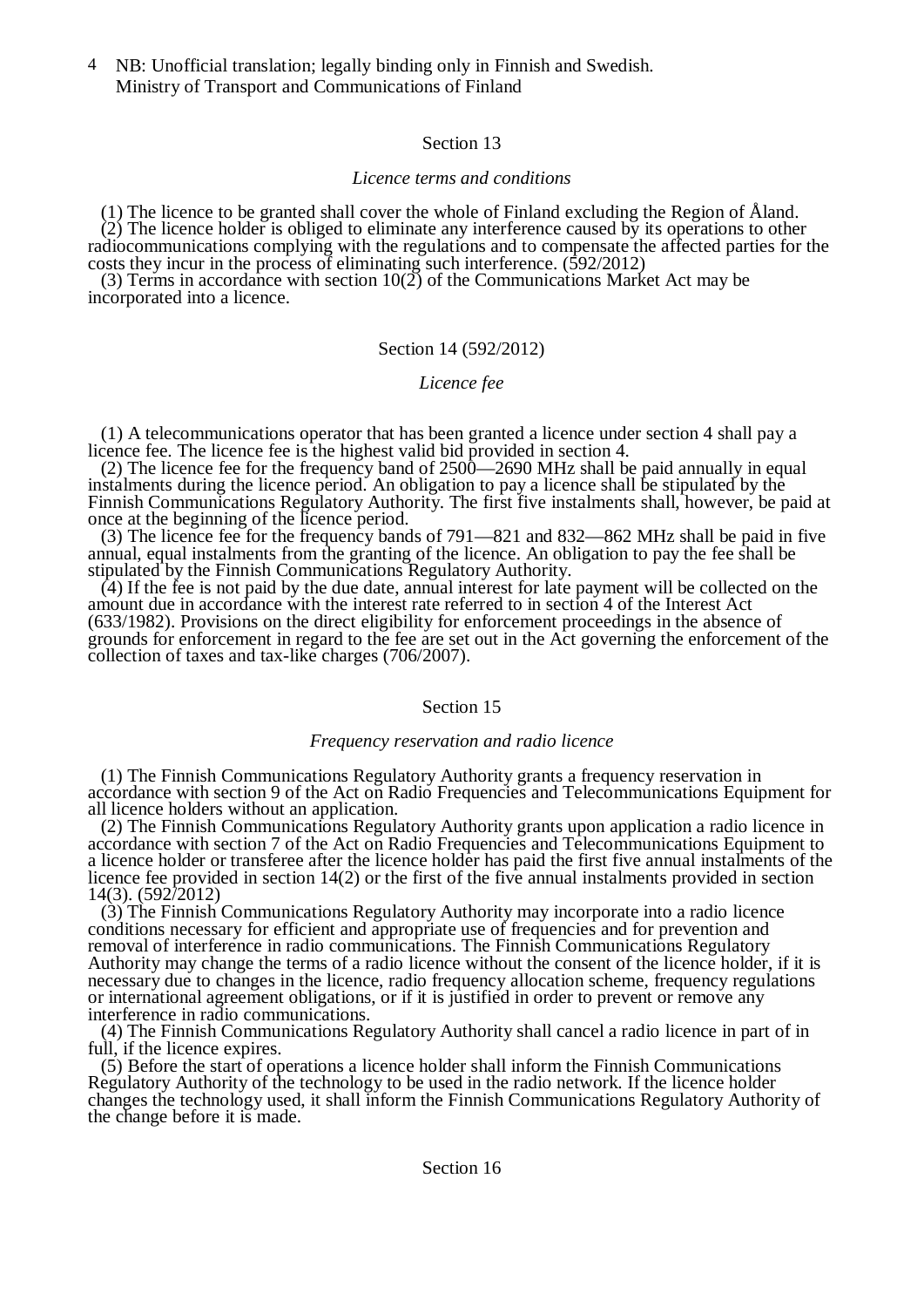NB: Unofficial translation; legally binding only in Finnish and Swedish. Ministry of Transport and Communications of Finland

#### *Licence transfers*

(1) At the request of a licence holder the Government may transfer a licence, provided that it has no especially weighty reasons to suspect that the transfer might prevent competition or endanger interference-free radio communications or apparently risk national security.

(2) Changes in the effective control with regard to the licence holder are also regarded as a transfer referred to above in subsection 1. Any changes in the effective control shall immediately be reported to the licensing authority.

(3) The Government shall make a decision about a transfer within two months from the reception of a transfer application referred to in subsection 1 or of information referred to in subsection 2.

(4) A licence transfer may also apply to only a part of the frequencies included in the licence. The licence holder shall explain in the transfer application as to who would be responsible for paying the licence fee provided in section 14 after the transfer.

(5) A transfer within a corporate group between the parent company and its fully owned subsidiary shall not be regarded as a licence transfer. The Government shall be informed of such a transfer.

(6) All rights and responsibilities of the licence holder shall transfer to the new licence holder.  $(7)$  Along with the licence transfer the related frequency reservation or radio licence shall also transfer in part or in full. The licence transferor shall immediately inform the Finnish

Communications Regulatory Authority of the transfer.

## Section 17

#### *Change or cancellation of a licence*

(1) Provisions on the Government's right to alter the licence are laid down in section 11 of the Communications Market Act. Provisions on consultation of the licence holder and parties representing telecommunications operators and users are laid down in section 118(2) of the Communications Market Act.

(2) The Government may cancel a licence in part or in full, if the licence holder:

1) has repeatedly and seriously violated the provisions of this Act, the Communications Market Act, Act on Radio Frequencies and Telecommunications Equipment, Act on the Protection of Privacy in Electronic Communications (516/2004) or other legislative provisions on telecommunications or licence terms referred to in section 13; or

2) has not within two years of the start of the licence period started operations in practice in accordance with the licence, unless due to technological development or overall economic conditions and by the licence holder's application the Government orders otherwise.

(3) A further requirement for cancellation is that the licence holder, despite of being requested to do so, fails to rectify its actions within a reasonable period of at least one month.

(4) The Government may cancel a licence, if the licence transfer does not meet the requirements laid down in section 16(1). A licence holder that completes a licence transfer referred to in section 16(2) may request to be informed in advance of the decision concerning the licence cancellation. The licensing authority shall issue a decision within two months of the application's arrival at the authority. If a change in the effective control concerns a company acquisition that in accordance with the Act on Competition Restrictions (480/1992) has to be reported to the Finnish Competition Authority, or in accordance with the Council Regulation (EC) No  $139/2004$  on the control of concentrations between undertakings (the EC Merger Regulation) has to be reported to the Commission, the decision has to be issued by the licensing authority no later than two months after the definitive decision concerning the company acquisition was made.

## Section 18

#### *Leasing of the right to use frequencies*

(1) A licence holder may lease out the right to use the frequencies referred to in the licence to another enterprise, organisation or association. However, the licence holder continues to be responsible for the obligations included in the licence, the related radio licence and frequency reservation.

(2) Leasing out the right to use the frequencies is subject to Government's approval. By the licence holder's application the Government may approve the leasing of the right to frequencies, provided that it has no especially weighty reasons to suspect that the leasing would apparently risk